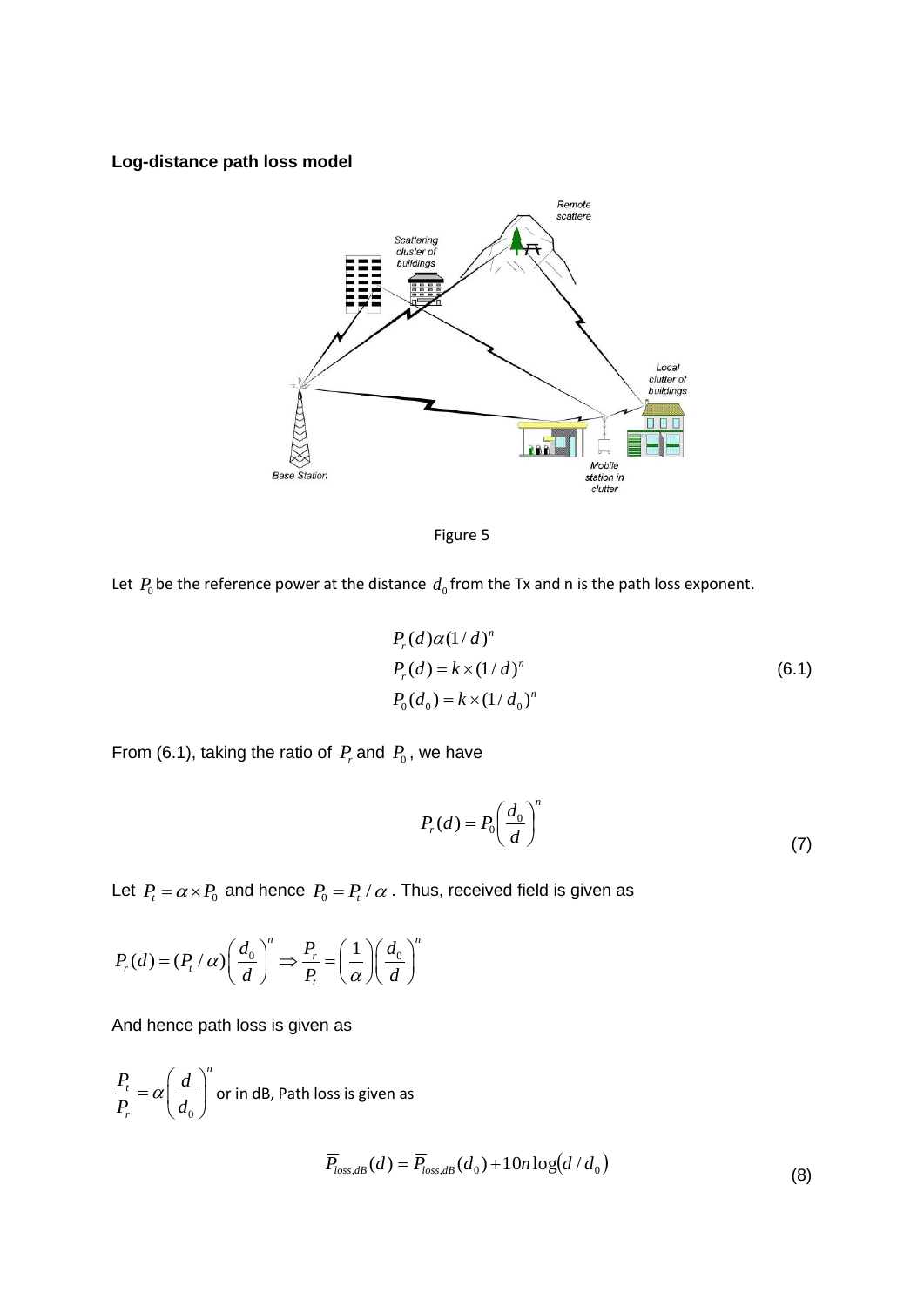It may be noted that the first term  $\overline{P}_{loss, dB}(d_0)$  (which is equal to 10 log (Pt/Pr)) can simply be obtained by considering free-space model.

Here, it is worth mentioning the difference between path loss, shadowing effect (also called largescale fading) and small-scale fading. Consider the following general expression of received power given as

$$
\frac{p_t}{p_r} = \left[ \left\{ k \left( d / d_0 \right)^n \right\} \times s \times m \right]
$$
\n(9)

The term in curly bracket is called path loss term which depends only upon distance between Tx and Rx and path loss exponent n. For different scenario such as rural area, sub-urban region and urban region, the path loss exponent varies. Thus path loss plot may get a discontinuity if mobile moves from one geographical region to other (or one cell to another cell) for which n is different. It may be quite possible that in the given region (such as urban or sub-urban), the height of the buildings may vary significantly. Thus, when the mobile moves, at a time, there may be direct LOS path and other time the LOS path may be blocked (or shadowed). Thus, the received field will fluctuate. In order to account for this effect, the deterministic path loss term in (9) is multiplied by a random variable. This second term 's' is called shadowing parameter which is a log-normal distributed random variable. This fluctuation can vividly be observed in the range of several wavelength. At the local level, this total signal  $\frac{1}{k} (d_0 / d)^n$   $\times s$  $\int_0^1 d\, \int^{\pi}_0 \rangle$ x s is further getting fluctuated due to a multipath fading which is due to large number of multipath components being added constructively or destructively even with slight movement of mobile ( in the range of  $\lambda/2$ ). So if two multipath components are meeting with opposite phase, a destructive interference will occur. If they are meeting with same phase, then, constructive interference will occur. Hence, if we obtain spatial average of the term in (9) with respect to m and taking and normalize the average of m, we will get

aking and normalize the average of m, we will get  
\n
$$
S = E_m \left[ \frac{p_t}{p_r} \right] = E_m \left[ \left\{ k \left( d / d_0 \right)^n \right\} \times s \times m \right] = \left[ \left\{ k \left( d / d_0 \right)^n \right\} \times s \right]
$$
\n(10)

Similarly, if we obtain spatial average of the term in (10) with respect to s and taking and normalize the average of s, we will get

$$
E_s[S] = PL = E_s \left[ \left\{ k \left( d / d_0 \right)^n \times s \right\} \right] = \left[ \left\{ k \left( d / d_0 \right)^n \right\} \right]
$$
\n(11)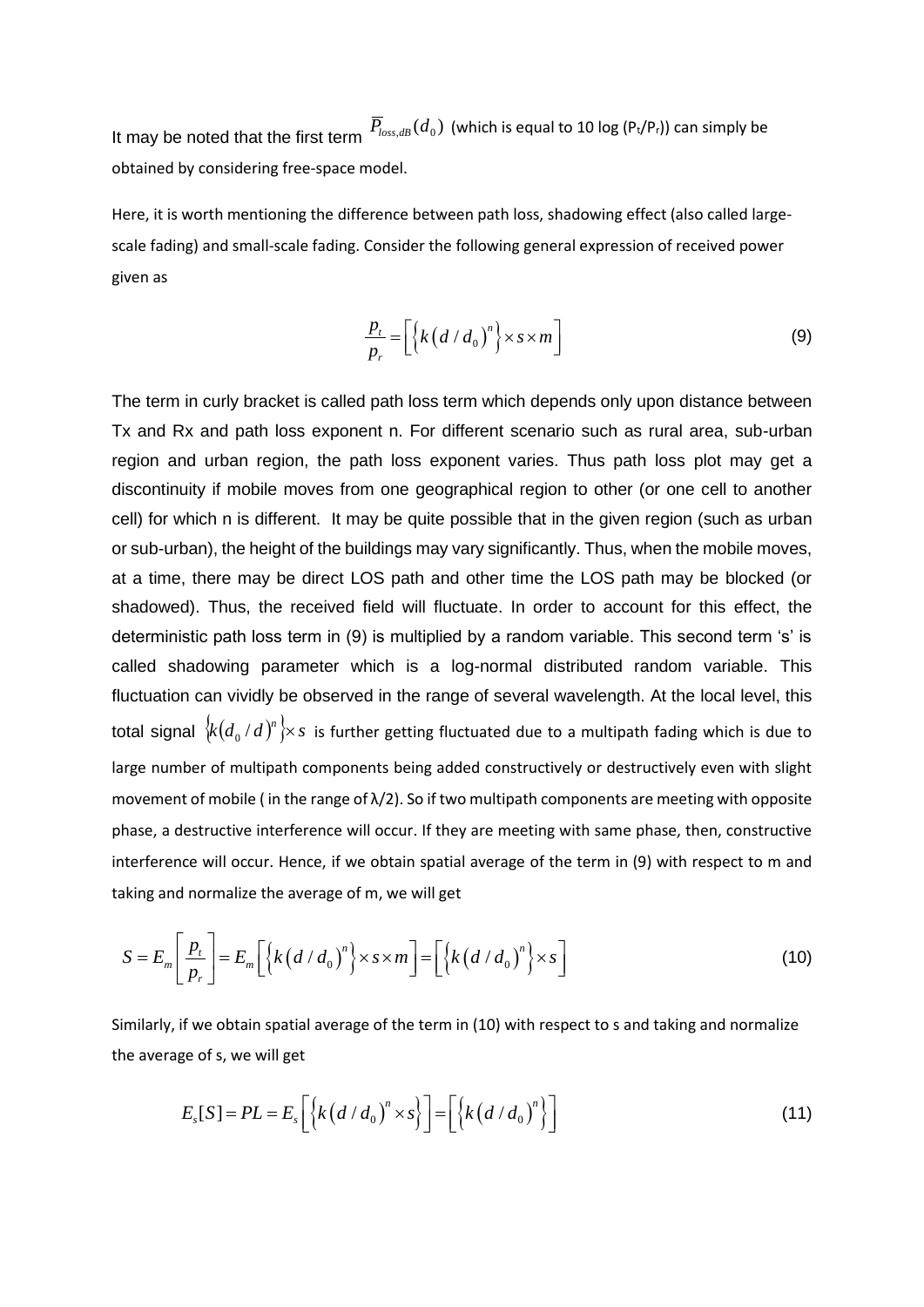

Distance of Receiver from transmitter

**Figure 6:** Path Loss vs Large-scale and small-scale fading

## **Log-normal Shadowing**



**Fig. 1: Lognormal Shadowing**

If X is a random variable having Gaussian distribution with mean  $m$  and variance  $\sigma_x^2$ , then, a random variable Y defined as  $Y=e^X$  will have a distribution called 'log-normal distribution' given as

$$
p(y) = \frac{1}{\left(\sqrt{2\pi\sigma_x^2}\right)y} \exp\left[-(\ln y - m)^2 / 2\sigma_x^2\right] \qquad y \ge 0
$$
\n(12)

The basic idea of a shadowed channel being modeled as log-normal distribution is that the signal transmitted from the Tx arrives at the Rx after multiple diffractions and reflections. Let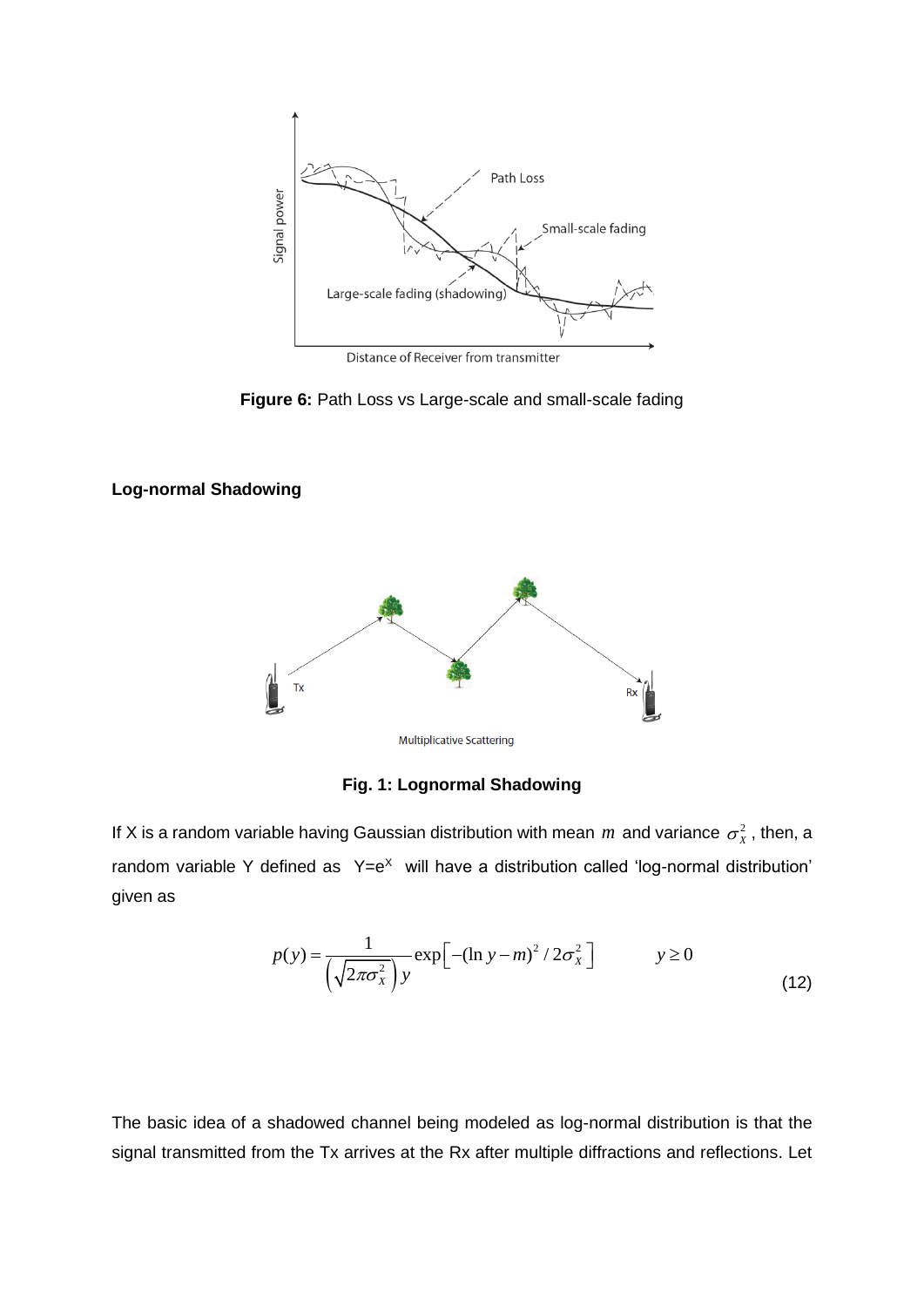us assume that the transmitted signal  $\,E_{0}\,$  goes through M number of reflections and N number of diffractions, then, the received signal can be expressed as

of differentations, then, the received signal can be expressed as  
\n
$$
E_r = E_o \times \prod_{m=1}^{M} R_m \prod_{n=1}^{N} D_n \exp(-jkr_{total}) \Rightarrow \left| E_r \right| = E_o \times \prod_{m=1}^{M} R_m \prod_{n=1}^{N} D_n
$$

If we take log on both the side of above equation, then,  $\log |E_r| = \log(E_o) + \sum_{m=1}^{\infty} R_m + \sum_{n=1}^{\infty} R_n$  $\log |E_r| = \log(E_o) + \sum_{m=1}^{M} R_m + \sum_{m=1}^{N} R_m$  $\sum_{r}$  = log( $E_o$ ) +  $\sum R_m$  +  $\sum D_n$  $\sum_{m=1}^{\infty}$   $\sum_{m=1}^{n}$   $\sum_{n=1}^{n}$  $E_r = \log(E_o) + \sum_{m=1}^{M} R_m + \sum_{m=1}^{N} D_m$  $= \log(E_{_o}) + \sum_{m=1}^{M} R_m + \sum_{n=1}^{N} D_n$ . Now,

assuming  $M \to \infty, N \to \infty$ , we can apply central-limit theorem and hence, the term  $\log |E_{n}|$ will be normally distributed or in other word,  $\left|E_r\right|$  will be log-normally distributed.

First and second moments of the LN random variable of (12) is given as

$$
E[Y] = e^{m + \frac{\sigma_X^2}{2}}
$$

 $var[Y] = e^{2m + \sigma_X^2} (e^{\sigma_X^2} - 1)$ 

The PDF in (12) can also be expressed in decibel form after slight mathematical manipulation and is given by

$$
p(\gamma) = \frac{\xi}{\sigma_d \gamma \sqrt{2\pi}} e^{-\frac{(10\log_{10}\gamma - \mu_d)^2}{2(\sigma_d)^2}}
$$
(13)

where  $\mu_d = \xi \mu$  and  $\sigma_d = \xi \sigma$ ,  $\xi = 10 / \ln(10) = 4.3429$